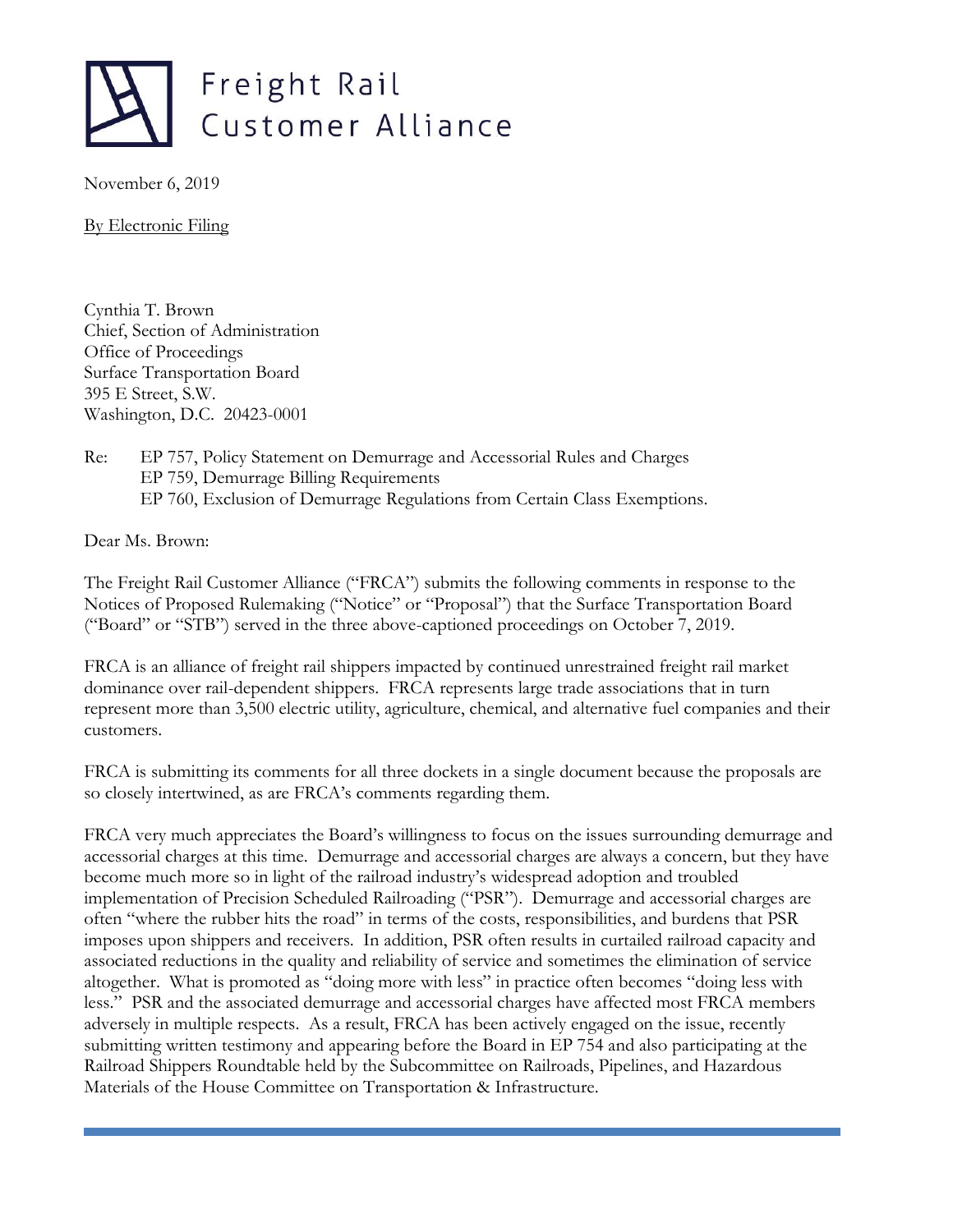Cynthia T. Brown November 6, 2019 Page Two

Accordingly, FRCA welcomes the three notices of proposed rulemaking that the Board has served in EP 757, EP 759, and EP 760. They represent useful advances in responding to this important area. They are good first steps, but they, especially EP 757, are only first steps, and they do not go as far as is needed under the circumstances.

For example, the proposed policy statement in EP 757 provides a statement of principles that the Board would consider in evaluating the reasonableness of rules and charges in individual cases. It largely reviews and summarizes past Board precedent and principles when addressing demurrage and accessorial charges, but does not purport to establish new ones. The Board also does not purport to make any binding determinations, and instead eschews any such intent. The proposal leaves that for individual cases, although at the same time the Board also hopes that its proposed policy statement will reduce or eliminate the need for any such cases. To that extent, the proposal may kick the proverbial "can down the road", which is somewhat disappointing given the effort that FRCA and numerous other shippers and receivers expended in presenting their courses and detailing their painful PSR experiences at the EP 754 hearing and the congressional roundtable.

To be sure, there are numerous helpful statements in the proposed policy statement including, but not limited to:

- ➢ the "period of [free] time must be reasonable and consistent with the purpose of demurrage;"
- ➢ carrier rules must address "variability in service and carrier-caused bunching;"
- ➢ "shippers and receivers [are to] have a reasonable opportunity to evaluate and order incoming cars before demurrage begins to accrue;"
- ➢ demurrage fails its purpose where "carrier-caused circumstances give rise to a situation in which it is beyond the shippers' or receiver's reasonable control to avoid charges" due to missed switches, bunched deliveries, and excess transit time from constructive placement;
- ➢ reductions in free time must have a reasonable justification;
- $\triangleright$  charges should not overlap absent some justification, which the carriers did not present in EP 754; forensic accountants and excess effort should not be required to review bills and charges; adequate information should be provided;
- $\triangleright$  charges should be invoiced "only when the charges are accurate and warranted, consistent with the purpose of demurrage;"
- $\triangleright$  parties should have a reasonable time period to dispute charges and request further information, and review should not be conditioned on payment of additional charges; credits should be provided on a reciprocal basis;
- $\triangleright$  adequate notice should be given;
- $\triangleright$  intermediaries should not be charged when the shipper or consignor has provided otherwise;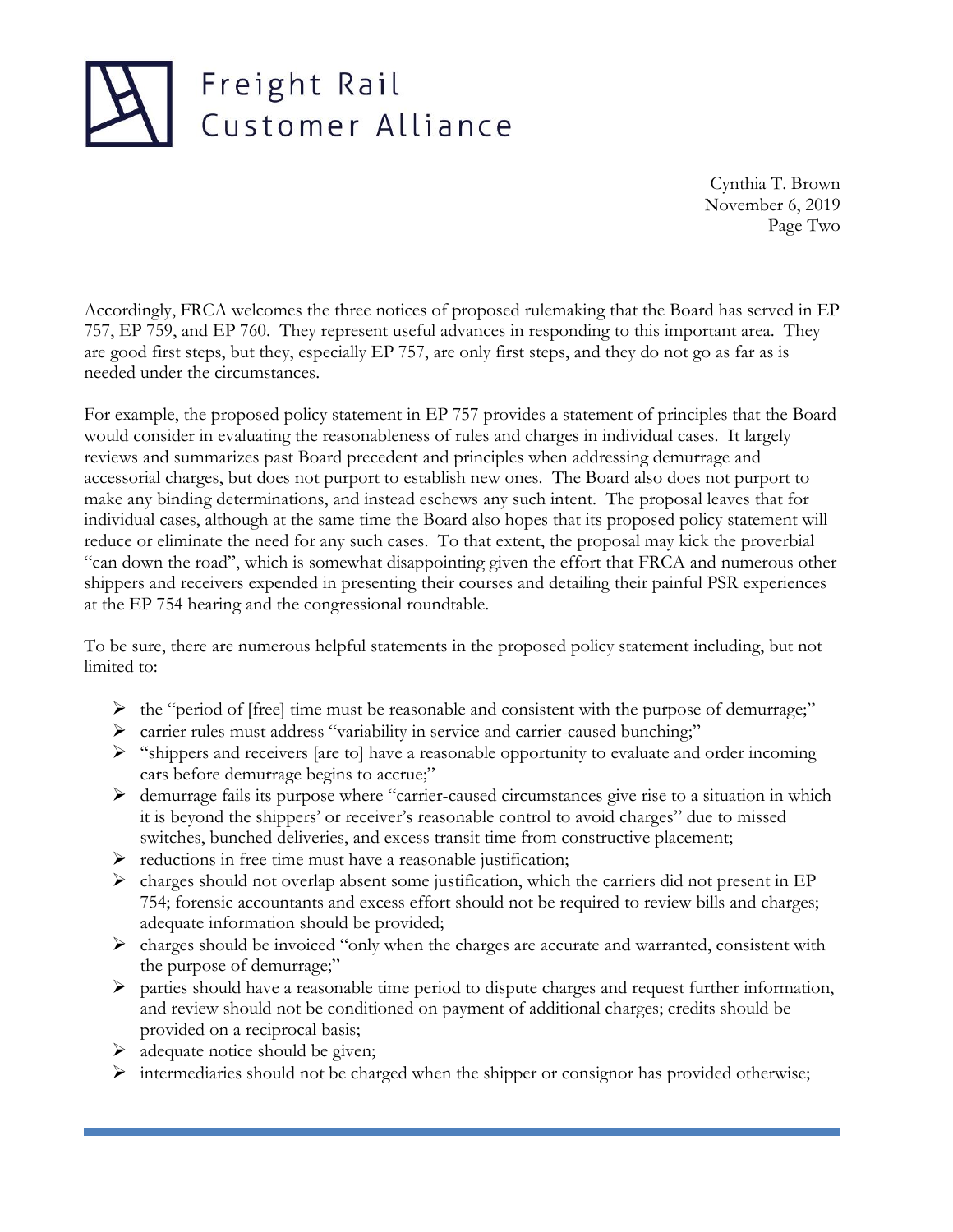Cynthia T. Brown November 6, 2019 Page Three

- $\triangleright$  "charges should not be assessed in circumstances beyond the shipper's or receiver's reasonable control;" and,
- ➢ "revenue from demurrage charges should reflect reasonable financial incentives to advance the overarching purpose of demurrage and … revenue itself is not that purpose."

These principles are long-standing, self-evident, and should be beyond dispute. FRCA appreciates the Board's reaffirmation of them at this time. Moreover, insofar as the policy statement restates and reaffirms established precedent and existing law, rather than adopt or extend those principles, there should be no impediment to its application in disputes over past charges and related services.

Unfortunately, the proposal is disappointing in other respects. In particular, there is no adoption of anything that could be said to be "new principles or guidance". There is also little explicit discussion of PSR. The proposal also does not address in any detail what level of charge is excessive in terms of transgressing the line between what provides an adequate incentive versus what becomes punitive in nature. The absence of detail is particularly disconcerting because no carrier was able to articulate a meaningful cost justification for the level of its charges at the EP 754 hearing. However, a definition of reasonable costs is essential so that the penalty component can be limited to a reasonable level, for which 25% is more than adequate, especially in light of the inadequate showing by the carriers.

Also conspicuous in its omission is adoption of the principle of reciprocity to limit the ability of a carrier to collect demurrage and accessorial services where the carrier has failed to provide reasonable service. The policy statement recognizes that a carrier should not be able to collect such charges to the extent its own actions give rise to the charges, but there is no prohibition on the collection of such charges when the carrier's service is inadequate. The ostensible purpose of the charges is to facilitate the smooth and efficient operation of the rail network that benefits shippers as well as carriers. When the carrier itself fails to provide appropriate service, it should not then be able to inflict additional harm on the shippers by imposing and collecting additional charges. The Board may be "troubled" or have "serious concerns" about such events, but the Board's consideration is limited to how they impair a shipper's ability to avoid charges, not whether there should be any charges in the first place, or whether charge levels should be reduced. Reciprocity and basic fairness seem to be a mere afterthought, rather than a fundamental requirement, in this regard.

Beyond that, there is little explicit attempt or indication as to how these principles would apply to the particulars of individual disputes, even though virtually every shipper/receiver or representative association that appeared at the EP 754 hearing described at length the harm and injury that they had experienced. The Board's reluctance to adjudicate individual disputes in a rulemaking proceeding is somewhat understandable, but the Board could surely have gone further to provide more specific guidance, while still not purporting to adjudicate an individual dispute. That guidance could have been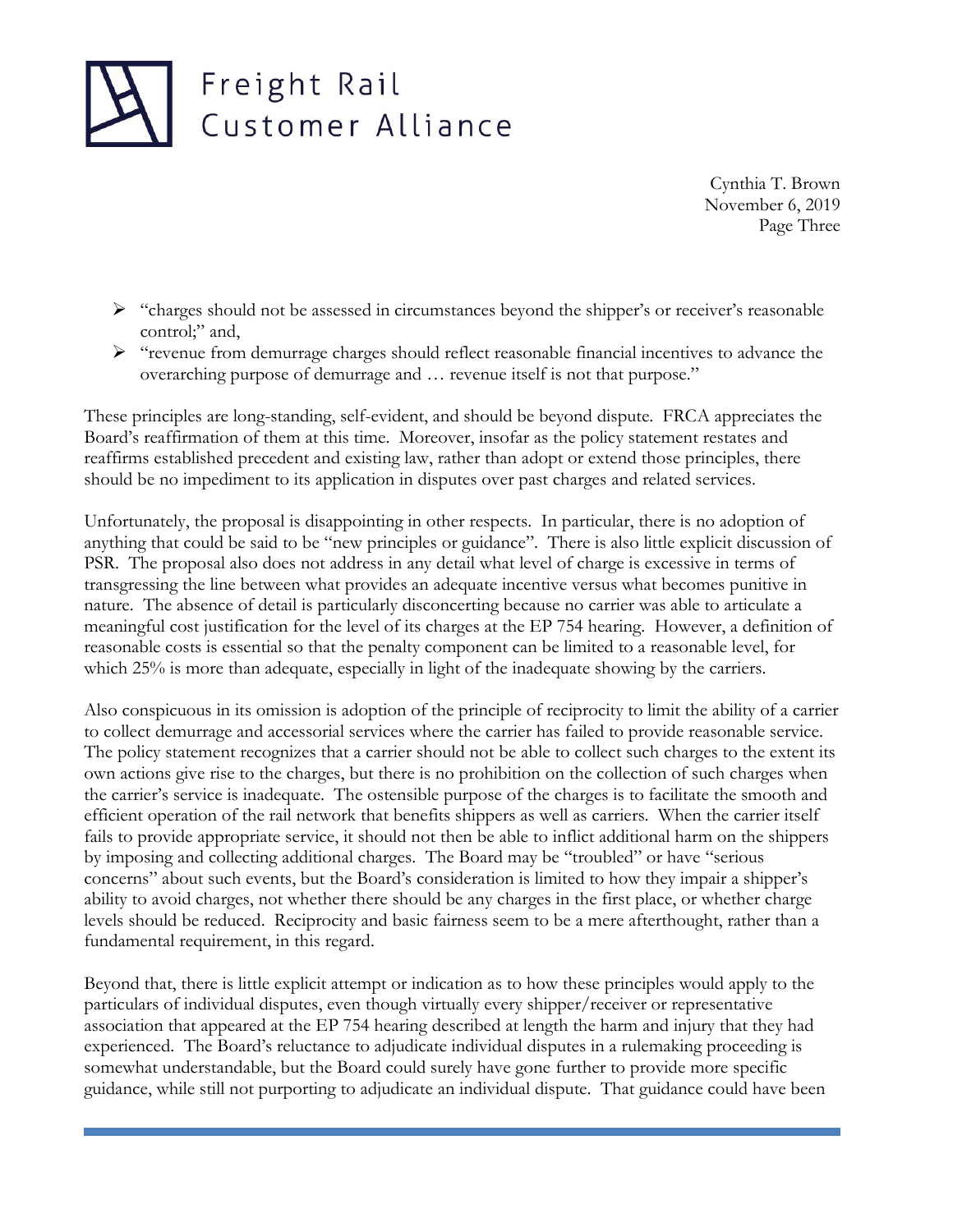Cynthia T. Brown November 6, 2019 Page Four

qualified by addressing the results that would apply in the individual situations presented absent a showing of extenuating circumstances or by including an appendix that would address example situations on a hypothetical basis. By these or other means, the Board could have given more specific guidance, while still avoiding an actual ruling that may be best reserved for an actual adjudication.

The lack of guidance has the potential to leave uncertainty, and that uncertainty may result in more disputes being brought before the Board or perhaps in court that result in more referrals to the Board. The Board may be concerned about being flooded with individual disputes, and shippers are also concerned about the litigation and related costs associated with individual disputes. Carriers may also share those concerns (although they control which charges they seek to impose and collect). The best means to avoid such individual litigations is to provide specific guidance that limits the need for the individual litigations to begin with. In that respect, the policy statement proposal falls short.

In contrast, the Board proposes to take clear and direct action in the other two proceedings. In EP 759, the Board proposes to require a minimum level of clarity in charges for demurrage invoices and to require railroads to bill the shipper and not the shipper's warehousemen for demurrage when the shipper and warehouseman agree and so notify the carrier. In EP 760, the Board proposes to clarify and/or revoke various existing exemptions to specify that the exemption does not extend to demurrage. This is consistent with FRCA's longstanding belief that exemptions for certain commodities are no longer needed and have become counterproductive especially given the market, statutory, and regulatory changes for both railroads and shippers. FRCA also advocates, that all freight rail shippers regardless of commodity, should be able to seek rate and/or service relief before the Board.

These two proposed measures are clear, specific, and needed. The information required to be specified regarding demurrage charges is the minimum to identify the basis for the charge, and a shipper could not be expected to be able to review and process the invoice in the absence of such information. Similar requirements should also extend to accessorial charges.

If and where the shipper and warehouseman agree that the shipper is to be responsible for demurrage, the carrier should be expected to honor that agreement. To do otherwise is to undermine contract efficiency. In that regard, the Board is correct in recognizing that nothing in EP 707 requires the carrier to invoice only the warehouseman. Also, recent events have amply demonstrated that whatever level of competition may exist, or may have existed, to justify an exemption, present circumstances do not begin to immunize such shippers and receivers from the problems associated with PSR and associated accessorial and demurrage charges. A shipper/receiver of exempted commodities, or one that receives intermodal or boxcar traffic, that has made a major investment or commitment to rail transportation is unlikely to be able to change course suddenly in the midst of a service disruption or abuse charges, and it is foolish for anyone to contend otherwise.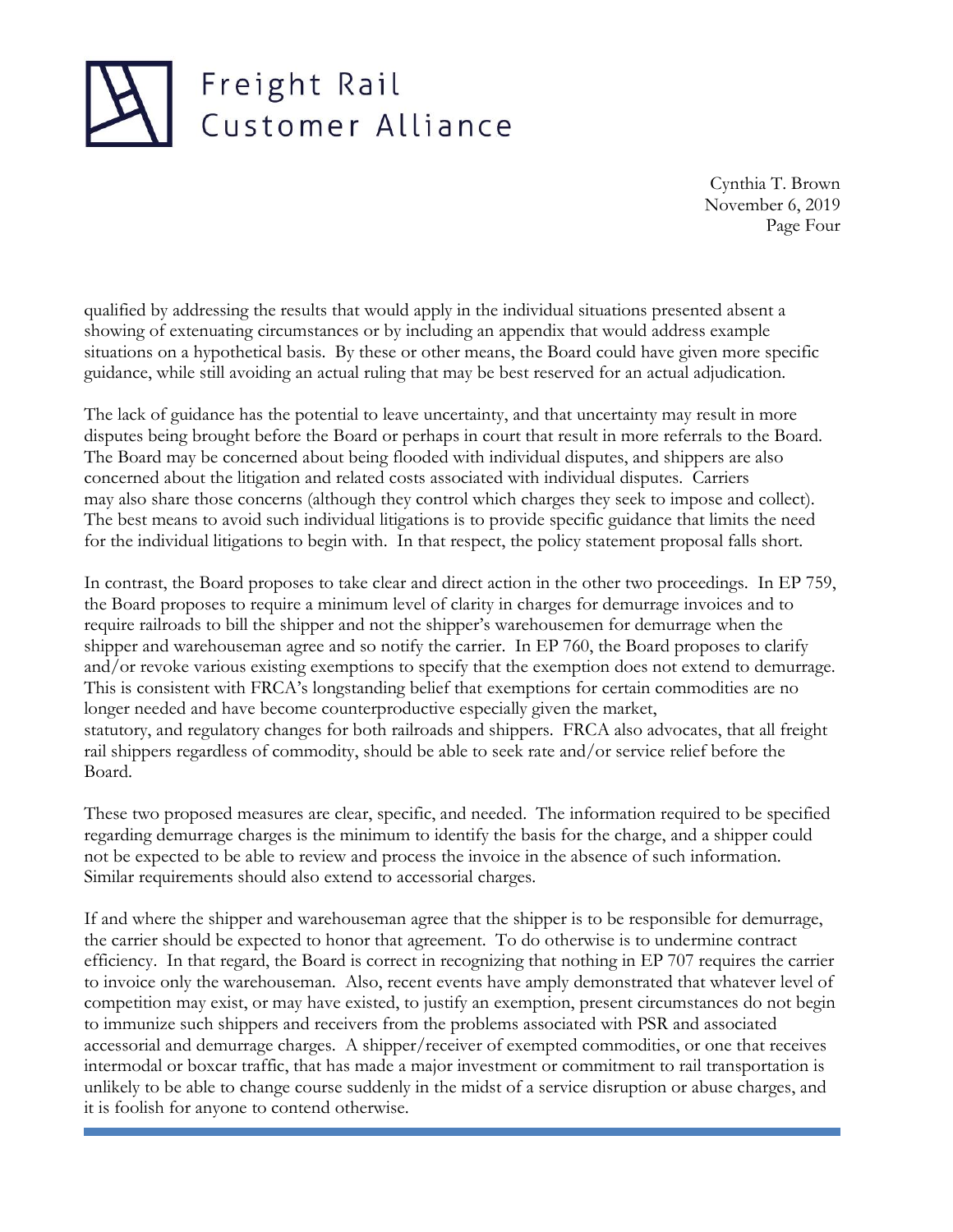Cynthia T. Brown November 6, 2019 Page Five

The clarity and directness of the proposals in EP 759 and EP 760 stand in significant contrast to the more general nature of the proposed policy statement in EP 757. That contrast may be due to differences in the subject matter, but nonetheless highlights a need for the Board to address what is and is not permissible when it comes to the legitimacy of demurrage and accessorial charges. Again, one consequence of failing to do so is that shippers, receivers, carriers, the Board, and the courts will be exposed to a large number of disputes. Guidance can reduce that prospect, but only when it is clear and specific.

The above is not intended to convey that the Board's proposal in EP 759 regarding invoice information is perfect because it is not. The same problems attach to Class II and Class III carriers, some of which have treated accessorial and demurrage charges as a means to enhance the divisions or allowances they negotiated with Class I carriers. Entities such as Genesee & Wyoming, OmniTRAX, and Watco, to name only a few, have substantial operations, and they should be required, not merely "encouraged," to comply with these requirements. In particular, Class II carriers, and Class III carriers that are affiliated with large holding companies, should be subject to the same EP 760 requirements, unless they make a timely "show cause" demonstration to the contrary.

In addition, carriers should be required to make all information required to be included in the invoice, including potential charges, readily available in a shipper/receiver-friendly format, with a lag of no more than one month. One carrier tactic is to allow potential charges and associated data to accumulate, but not present it to shippers until shippers begin to seek some relief for impaired service. Demurrage (and accessorial service) charges are then deployed as a club to beat shippers into submission. If shippers are informed on a timely basis, then they can begin to compile their own information to be able to challenge railroad claims and, on some occasions, modify their activities to avoid the secret accumulation of potential charges.

Furthermore, the Board needs to take measures to address the fundamental asymmetry in the nature of demurrage and accessorial charges. Specifically, collection of such charges is initiated and controlled by the carriers at their discretion. Carriers benefit from the imposition and collection of such charges, but they face no downside exposure for any abuse in their practices. If a carrier seeks to collect a charge that is improper, the collection may prove unsuccessful (at least if the shipper has the financial resources and documentation to prevail), but the carrier suffers no adverse consequence, other than perhaps wasted legal costs. The carrier is thus incented to adopt abusive charges and engage in further abusive collection efforts.

The Board should take measures to address this problem. For example, the Board should require carriers to certify that their rules and practices comply with the Board's standards, and then impose fines or other penalties if noncompliance is demonstrated. In addition, carriers should have an affirmative